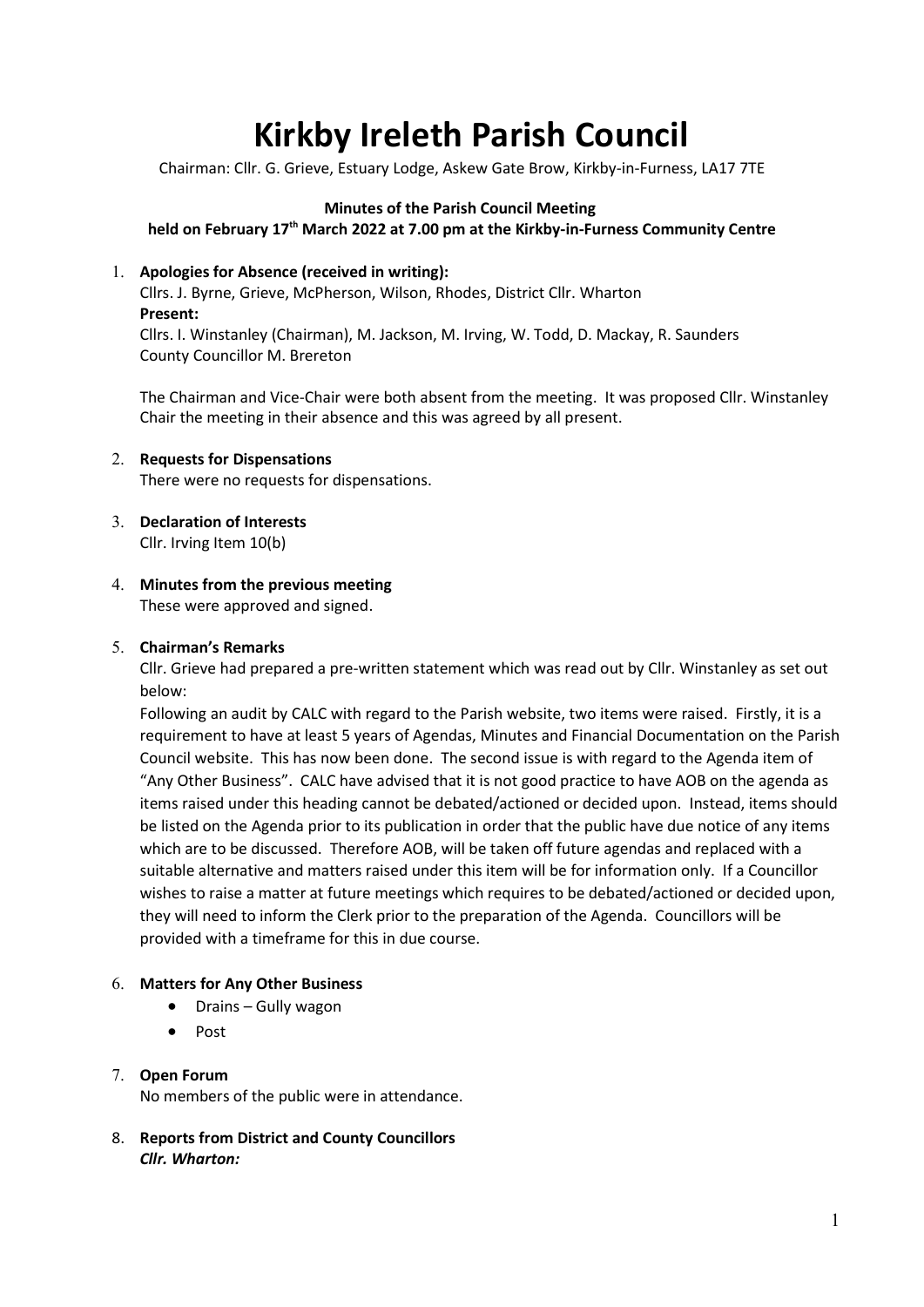Cllr. Wharton was not in attendance at the meeting but provided a Newsletter which will be placed in the correspondence pack. Cllr. Winstanley informed that one of the points noted in the Newsletter was the retirement of Mike Mackinley, Chief Exec. National Park Authority. Cllr. Winstanley praised the commitment shown by Mr. Mackinley during his time in office.

#### County Councillor Brereton gave the following report:

Highways - Cllr. Brereton informed he is chasing Seamus Giles with regard to issues around the parish including, flooding at Tippins Lane, Soutergate, Kirkby Moor Road and Beanthwaite. He informed he will try and set up a Teams Meeting with him.

Grizebeck Improvement Scheme - The planning application has now been submitted.

Critical Infrastructure problems – main grid connection/broadband/phone line issues – Cllr. Brereton had raised the problems being experienced with critical infrastructure in the area with Simon Fell, who had informed he was already aware of the issues. Cllr. Brereton has been informed that everyone should be back on the main grid today,  $17<sup>th</sup>$  March 2022.

**Buses X7** – Cllr. Brereton informed that CCC have signed off £15,000 funding for this service. This is the funding required to run the service for 6 months. Cllr. Brereton pointed out that encouragement to use the service is required.

 $\mathit{BARN}$  – Cllr. Brereton informed that there is positive movement on B4RN and stated that it would be good to get this initiative going again. He informed that numbers that had registered an interest last time were quite near the amount required for B4RN to consider providing a service in this area. SL/2022/0097 - Stone Arthur – Cllr. Brereton informed he had lodged his objection to this application with SLDC Planning Authority.

Cllr. Winstanley thanked Cllr. Brereton and informed it would be greatly appreciated if he would chase for the repairs to Tippins Lane as the exposed stones are continuing to cause problems for drivers. Cllr. Brereton confirmed he will do this.

#### 9. Matters Arising from the previous meeting

- a) The Clerk had forwarded the link to Stone Arthur planning application to Cllr. Wharton.
- b) Cllr. Brereton had feedback to Highways the issue with traffic lights at Grizebeck during the diversion from A590 due to work at Cross-a-Moor.
- c) Cllr. Brereton continues to chase Highways with regard to the need to prioritise repairs on Tippins Lane.
- d) Cllr. Byrne was to contact Highways regarding signage at Four Lane Ends regarding HGVs as she was not in attendance this will go on the agenda for the next meeting.
- e) This was duplicate of 9(d) above.
- f) Cllr. Byne was to chase Highways about drains on A5092 and also write to Cllr. Brereton about this ongoing problem. As Cllr. Byrne was not in attendance this will be kept on the agenda for the next meeting.
- g) Cllr. Brereton has contacted Seamus Giles regarding the road/wall subsidence at Marshside.
- h) Cllr. Todd was to co-ordinate with Councillors to arrange a meeting with Steve Benn from Natural England regarding flooding of mosses. This is in progress, however, Mr. Benn retires at the end of March 2022 so the meeting will be with his replacement, therefore this will be arranged for after April 2022.
- i) The Clerk will arrange the above meeting once Mr. Benn's replacement has started his employment.
- j) Cllr. Grieve had written to the Owner of the vehicle parked on Soutergate car park.
- k) Cllr. McPherson had attended the Planning Committee Meeting in respect of the planning application SL/2021/0492, relating to the Land off A595 School Road – the application had been refused by the Planning Authority.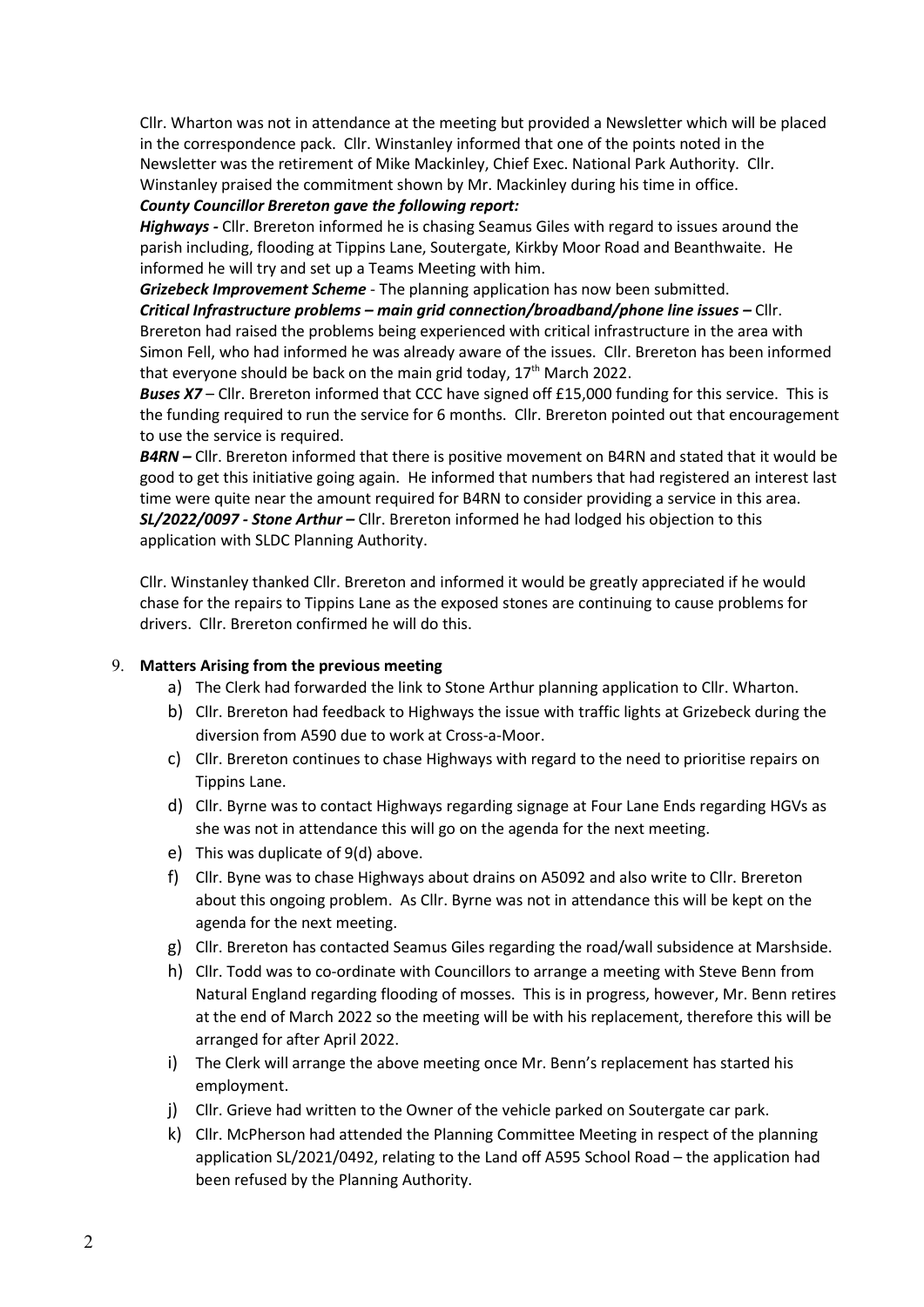- l) Cllr. McPherson had placed a note in the Newsletter that all correspondence to the Parish Council must be signed.
- m) The Clerk had contacted Mr. Whitehead to arrange a meeting with Councillors regarding work on the development on land adjacent to the School. The meeting will now take place with the site Manager, Steve Cumberbatch of Modlar /PJT Ltd.
- n) The Clerk had contacted SLDC Locality Team to request dog fouling notices and they have now been received.

# 10. Traffic, A595 & A5092 and Highways

- a) A595/A5092 and Highways matters Nothing to report.
- b) A595 Grizebeck Improvement Scheme
	- Notification of Consultation on an application for Planning Permission Planning Application Reference Number 5/22/9002

A Consultation by CCC is taking place, any recommendations to be forwarded to them by  $11<sup>th</sup>$  April 2022. It was noted that this is simply the planning application for the construction of the road, not part of the consultation process.

Lake District National Park – Planning Application 7/2022/5124 – Land between villages of Grizebeck and Chapels

It was noted that this is in respect of the A595 Grizebeck Improvement Scheme as set out above in paragraph above.

- i. Green sign on the A595 at Grizebeck No update on this.
- ii. Milestones No update on this
- iii. Victorian Signposts No update on this
- c) Hotline Reports None.
- d) Hotline Progress Nothing to report.

## 11. Parish Plan

a) Reports

**Community Facility – Cllr. Irving reported that fencing along the footpath between** Grizebeck Hall and Grizebeck Village has been damaged. The Committee are trying to contact CCC to ask them to fund repair work.

Footpath – Cllr. Winstanley reported that attempts are still being made by Footpath Committee to get Quarry to make repairs on footpaths around the quarry.

b) Actions

None

c) Emergency Plan

The sub-committee are still to arrange a date for a meeting to discuss Emergency Plan.

## 12. Statutory Requirements

None.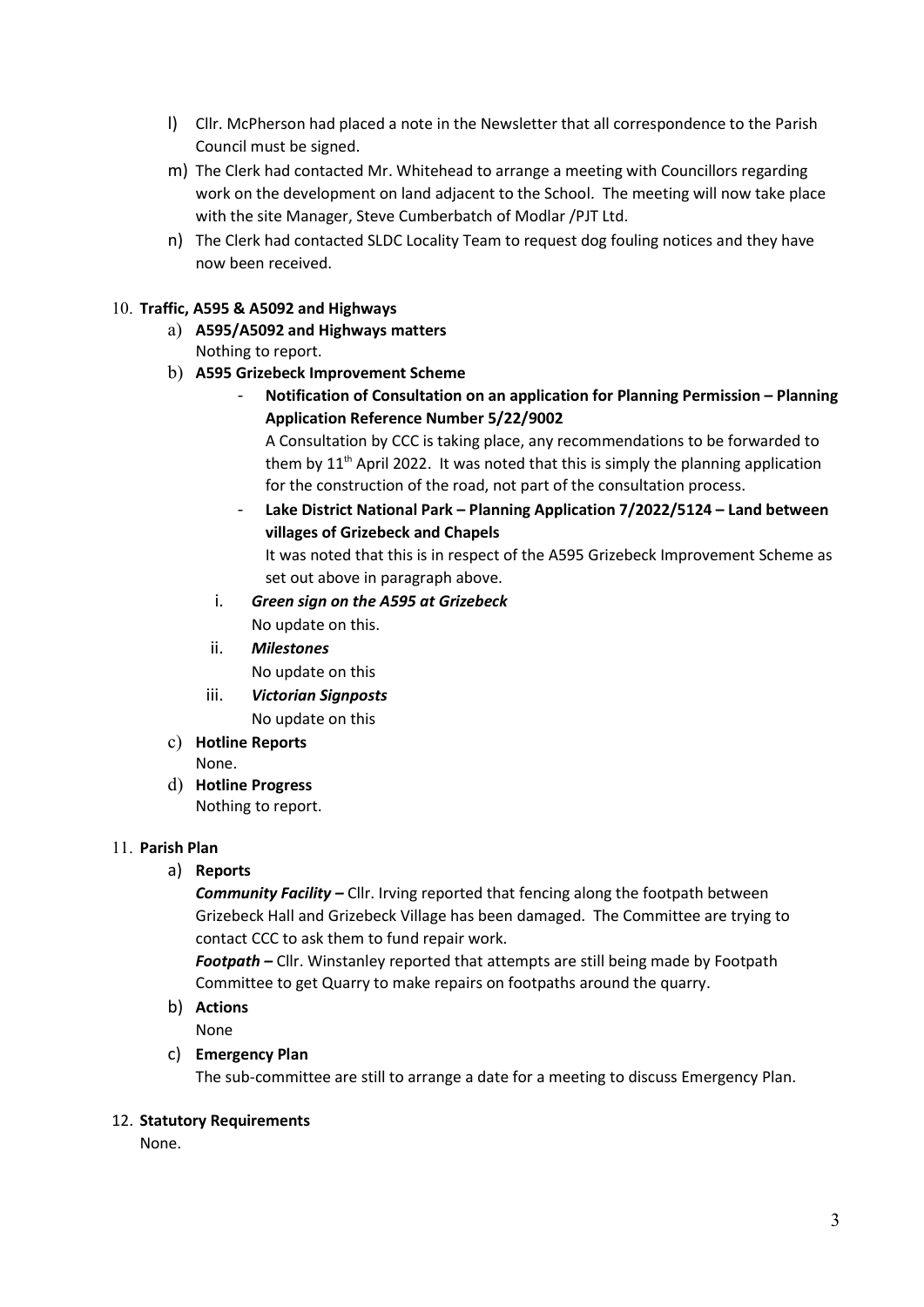### 13. Current Matters

- a) Flooding Nothing to report.
- b) Bridge at Marsh Garth Nothing to report.
- c) Lake District National Park Southern Boundary Extension Nothing to report on this.
- d) Cutting back of hedges/verges by Probation Service Nothing to report on this
- e) Councillors Surgeries Nothing to report.
- f) Parliamentary Boundary Review Consultation A second consultation is now open. It was proposed that the Parish Council response prepared for the first consultation be submitted. This was seconded and agreed by all. Action: Clerk to submit response to Parliamentary Boundary Review Consultation
- g) Road/Wall subsidence Marshside Nothing to report.
- h) Village Benches No report available.
- i) Flooding of the Mosses It was noted that this was covered under Item 9(h) on the agenda.
- j) Soutergate car park Abandoned vehicles It was noted that this had been covered under Item 9(j) on the agenda.

# k) Queens Jubilee Celebrations

Preparations for an afternoon tea event on Sunday 5<sup>th</sup> June 2022 at the Community are continuing to be made.

## l) Kirkby-in-Furness Gala

A letter had been received asking if the Council would like to have a display at the event on Saturday 25<sup>th</sup> June 2022. This was agreed. Clerk to write to Committee to advise. Action: Clerk to write to Gala committee confirming they would like a display at the Gala

m) Website

This will be discussed at the next meeting.

## 14. CGP Kirkby Ireleth Parish Council Trust Fund

The following grant had been awarded:

£400.00 to Little Acorns for new equipment and re-location costs.

It was reported that the Trustees have reserved an amount of money for the Parish Queen's Jubilee Celebrations.

#### 15. Lengthsman

- a) Receive a report of work undertaken None.
- b) Suggestions for work to be undertaken None – The Lengthsman does not start work until April 2022.

#### 16. Accounts

- a) The financial statement for February 2022 was placed in the correspondence pack for distribution.
- b) The Clerks salary of £192.50 and expenses of £16.88 for March 2022 were approved.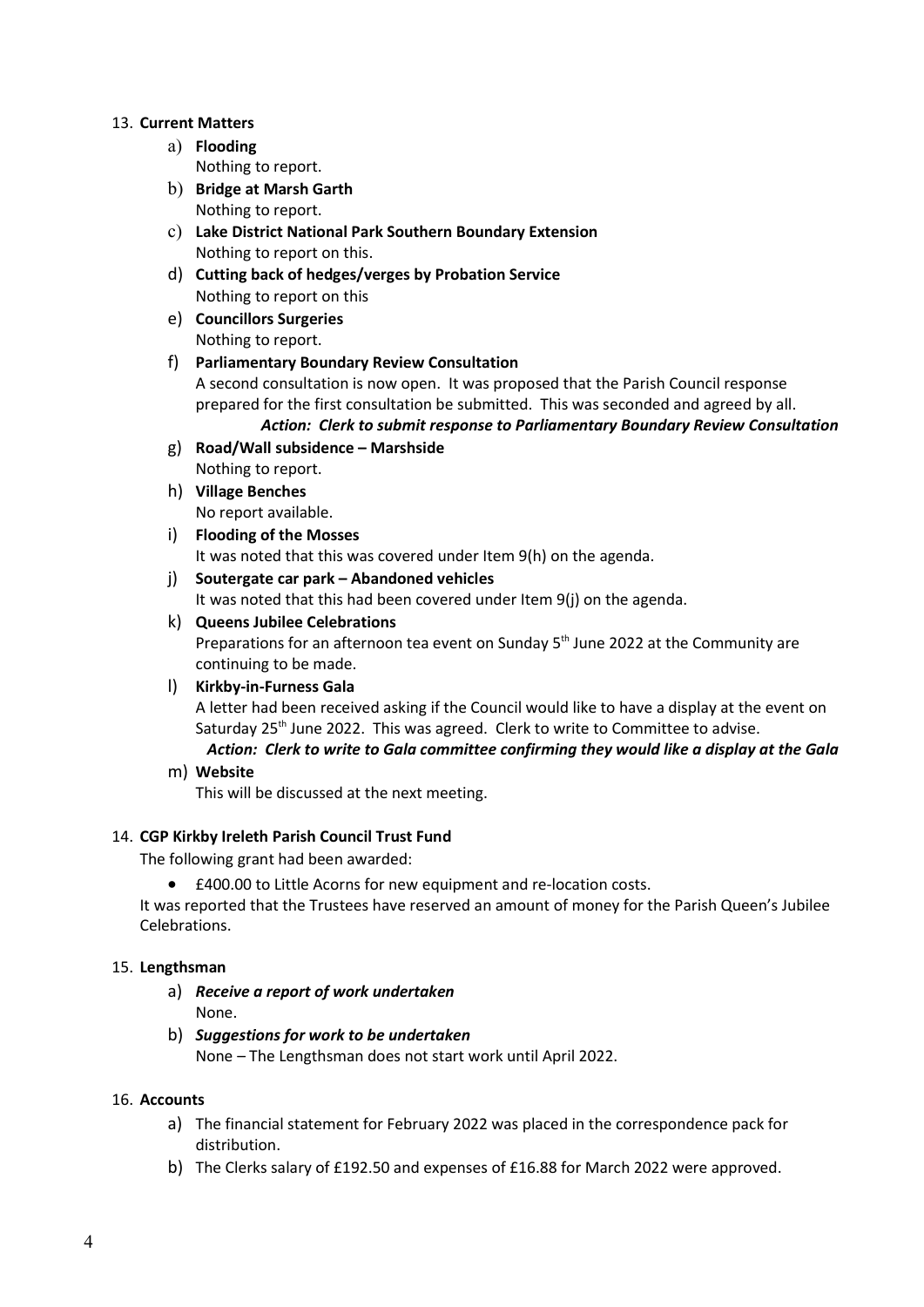- c) The payment to HMRC of £48.20, being PAYE to  $5<sup>th</sup>$  April 2022 was approved.
- d) The payment of £20.00 to the Community Centre for the hire of the Hall was approved.
- e) A donation of £40 under Section 137 of the Local Government Act 1972 to the Kirkby Ireleth Charities was approved.
- f) The payment of £40.00 to the ICO with regard to the Data Protection Fee was approved.
- g) The payment of £31.19 to Holker for the commercial rent of Soutergate car park was approved.
- h) The payment of £37.50 to Cllr. McPherson in respect of travel and subsidence in attending the Planning Committee Meeting at Kendal, with Cllr. Winstanley, in respect of the application SL/2021/0492 – The Land off A595, School Road, was approved.

# 17. Planning

# a) Applications received

- i. SL/2022/0183 Copp Cross It was agreed that whilst not having an objection in principle to the application, the Parish Council would be concerned if this property was to become a holiday let, due to existing problems within the area. This comment is to be submitted to the Planning Authority.
- ii. SL/2022/0184 Ghyll End, Kirkby-in-Furness No objections or comments.

# b) Planning Notifications

- i. 7/2021/5839 Heathwaite Farm Grizebeck, Kirkby-in-Furness Erect implement/general storage building extension – Granted
- ii. SL/2021/1091 Ghyll End Farm Barn, Kirkby-in-Furness Variation of condition 2 attached to prior approval CU/2021/00067 – change of use of an agricultural barn to a dwelling – Granted with conditions.
- iii. SL/2022/0040 Marsh Cote, Kirkby-in-Furness Two storey front porch extension & single storey rear kitchen extension – Granted with conditions
- iv. SL/2021/0492 Land off A595 School Road, Kirkby-in-Furness Creation of a horticultural nursery, temporary residential dwelling, landscaping works, the revised site access and access track to the nursery buildings (part retrospective) – Refused.

## c) Planning Enforcement Issues

## i. Ginnyring Cottage

Notification of the outcome of the Appeal by the Owner of the property is still awaited.

## ii. Land off A595 School Road

It had been reported to the Council that there has been movement of heavy plants at the site. This was discussed.

## iii. Beanthwaite Barn

Nothing to report.

## 18. Correspondence

The following correspondence had been received and was put in the pack for distribution.

- a) FLAG Newsletter
- b) Clerks & Councils Direct
- c) Letter from Local Resident Planning permission holiday lets A letter had been received from a local resident asking if planning permission was required for a change of use from a dwelling to a holiday let. This was discussed. It was agreed for the Clerk to write to resident advising that Parish Council is unable to assist with the query, as they are only a consultee